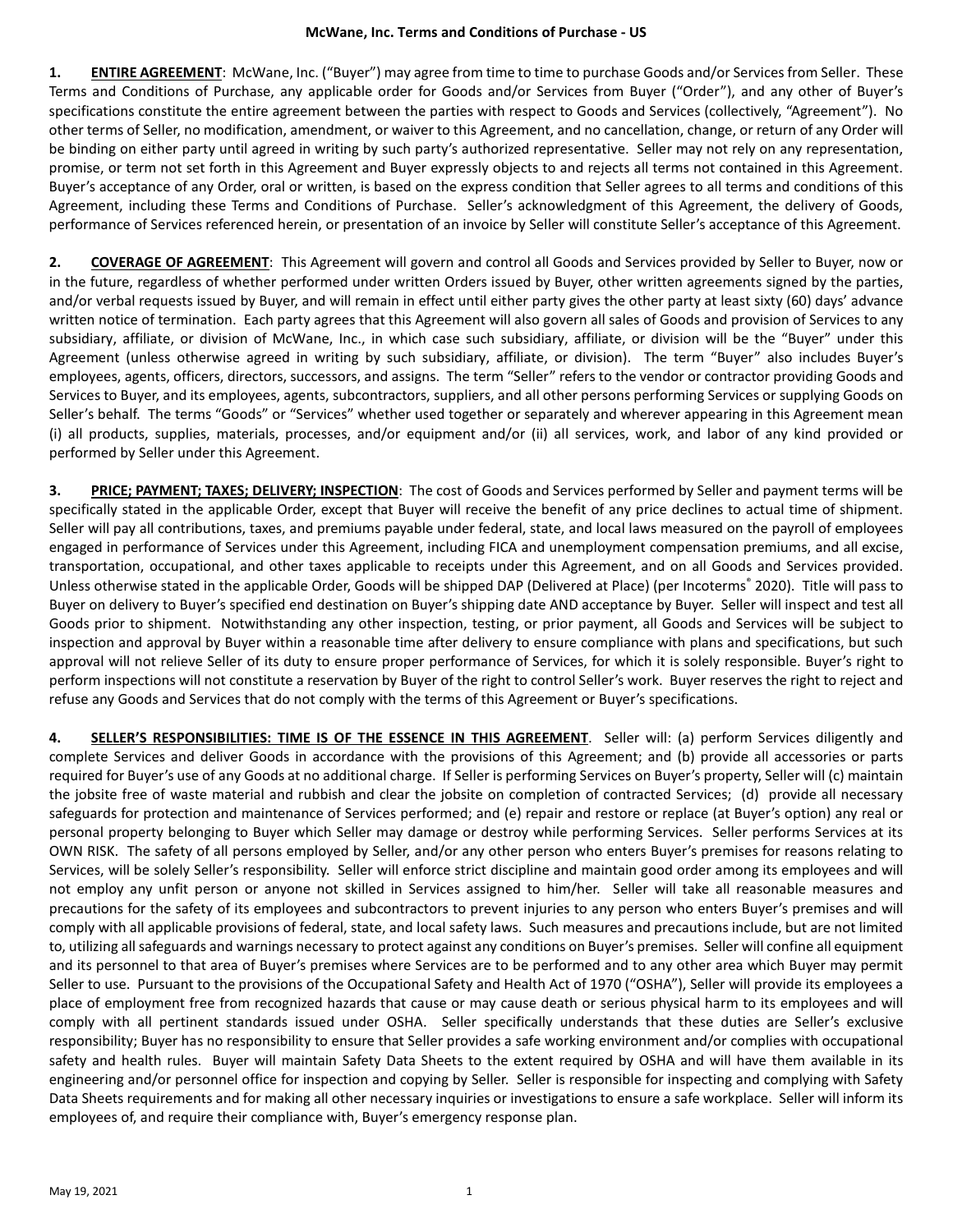**5. CHANGES AND EXTRAS**: Buyer reserves the right to make changes to Services or Goods by written request to Seller. Before proceeding with any Services involving possible claims for extra compensation, Seller will submit in writing to Buyer a detailed proposal related to the projected increase or decrease caused by such contemplated change and secure from Buyer a written document describing the changes and fixing Seller's compensation therefor. If the parties cannot promptly agree on the change in price and/or that the matters under discussion constitute a change in Services, Buyer may, in its sole discretion, order Seller to proceed under protest in accordance with Buyer's interpretation of the matter in dispute. The parties will then continue to negotiate an agreement on the changes. Seller will not make any changes in Goods or Services (regardless of net cost effect) without Buyer's prior written consent.

**6. INDEMNITY**: Seller must, to the fullest extent permitted by applicable law, indemnify, defend, and hold Buyer harmless from and against all claims, losses, suits, damages, liabilities, settlements, expenses, and costs (including but not limited to reasonable attorneys' fees and other costs of litigation) that directly or indirectly arise from or relate to (a) breach or violation of any term of this Agreement, including any warranty or guarantee; (b) sickness, disease, death, or injury ("Injuries") to any person, including but not limited to Injuries that result concurrently from Buyer's negligence; and (c) injury to property (including loss of use) of Buyer or others arising out of or connected with Goods or performance of Services, including but not limited to those that result concurrently from Buyer's negligence; provided, however, that Seller will have no obligation to indemnify Buyer for claims or losses described in clause (b) and/or (c) above that arise solely from Buyer's negligence or intentional misconduct. Seller may not make any admissions or enter any settlements without Buyer's prior written consent. The parties will reasonably cooperate in the defense of claims under this Section. Buyer reserves the right to provide counsel of its own choosing at its own expense. Seller warrants that any Goods and processes purchased under this Agreement, and the sale and/or use thereof, will not infringe any third-party intellectual property right. Seller must defend and indemnify Buyer, to the fullest extent permitted by applicable law, from and against all claims, damages, actions, or causes of action at law or in equity, including but not limited to all expenses and reasonable attorneys' fees, incident to any infringement or claimed infringement of any intellectual property rights arising from use or sale of Goods or performance of Services. If Seller provides any Goods or process to be used by Buyer after Seller's completion of Services, Seller will, at no expense to Buyer, provide to Buyer on final payment a paid-up, irrevocable, royalty-free, nonexclusive license to operate said Goods and/or perform said processes. If Seller is unable to secure such license, Seller will, at no expense to Buyer, modify the Goods to render them non-infringing or remove the Goods and replace them with Goods which will not infringe any intellectual property rights, provided they continue to meet the specifications of this Agreement.

**7. INSURANCE**: Seller will maintain and require its subcontractors to maintain in effect through the entire term of this Agreement insurance coverage (in an "occurrence" policy form) with insurance companies and in amounts satisfactory to Buyer in its sole discretion insuring: (a) Seller's indemnity obligations under this Agreement; (b) workers' compensation for occupational diseases and Injuries sustained by Seller's employees or employees of its subcontractors as required by law; and (c) Seller's and/or Buyer's liability for property damage or Injuries sustained by any person, including Seller's employees, which was in any manner caused by, arising from, or related to Goods or Services performed by Seller and/or the condition of Buyer's land, buildings, equipment, or vehicles, regardless of whether the alleged Injury or damage was caused or alleged to be caused in whole or part by Buyer's conduct. Before performing any Services, Seller will furnish certificates of insurance in the standard ACORD form showing "McWane, Inc., its divisions and subsidiaries" as certificate holder and including a: (i) statement that notice of cancellation will be provided in accordance with insurance policy provisions; (ii) statement that the certificate holder is additional insured on the policies for occurrences arising from or related to the Goods or Services; and (iii) waiver of all rights of subrogation against the certificate holder. Policies maintained under this Section will be primary, not excess or contributory, to any other applicable policies Buyer might have. The insurance required by this Section will not limit Seller's liability to Buyer under this Agreement or limit the rights or remedies available to Buyer at law or in equity.

**8. WARRANTIES AND GUARANTEES**: Seller warrants that it has clear title to all Goods provided and that they are free of all liens, encumbrances, and security interests. Unless Buyer specifies otherwise in writing, all Goods provided by Seller will be new. In addition to all warranties prescribed by law or given by Seller, all Goods and Services (including any approved samples) will be of good quality, conform to the requirements of this Agreement and Buyer's specifications, descriptions, and drawings, be merchantable and fit for Buyer's intended use, and be free from defects in design, material, and workmanship. All Services provided by Seller will be performed by appropriately qualified and competent personnel in a professional manner using the highest standards of quality and workmanship. If Seller encounters unknown or latent conditions which could impair the performance or quality of Goods or Services, Seller will give immediate notice of the nature of such condition to Buyer. Seller will obtain from subcontractors and vendors, for Buyer's benefit, all available warranties and guarantees with respect to design, materials, workmanship, equipment, and supplies provided. If a subcontractor or vendor seeks to defend on grounds that Seller committed error, Buyer may enforce this warranty against Seller and Seller will resolve all such issues with the subcontractor/vendor. This warranty will survive Buyer's acceptance of Goods or Services.

**9. DEFAULT; REMEDIES**: Each of the following constitutes an event of "Default" by Seller: (a) failure to complete Services or deliver Goods within the time or with the quality specified or guaranteed in this Agreement; (b) failure to comply with any provisions of this Agreement including breach of any warranty or guarantee; or (c) adjudication of Seller as bankrupt, Seller making a general assignment for benefit of creditors, or appointment of a receiver on account of Seller's insolvency. Upon Seller's Default, Buyer may immediately, in addition to any other right or remedy it may have at law or in equity: (i) terminate the relationship and/or any pending Orders with Seller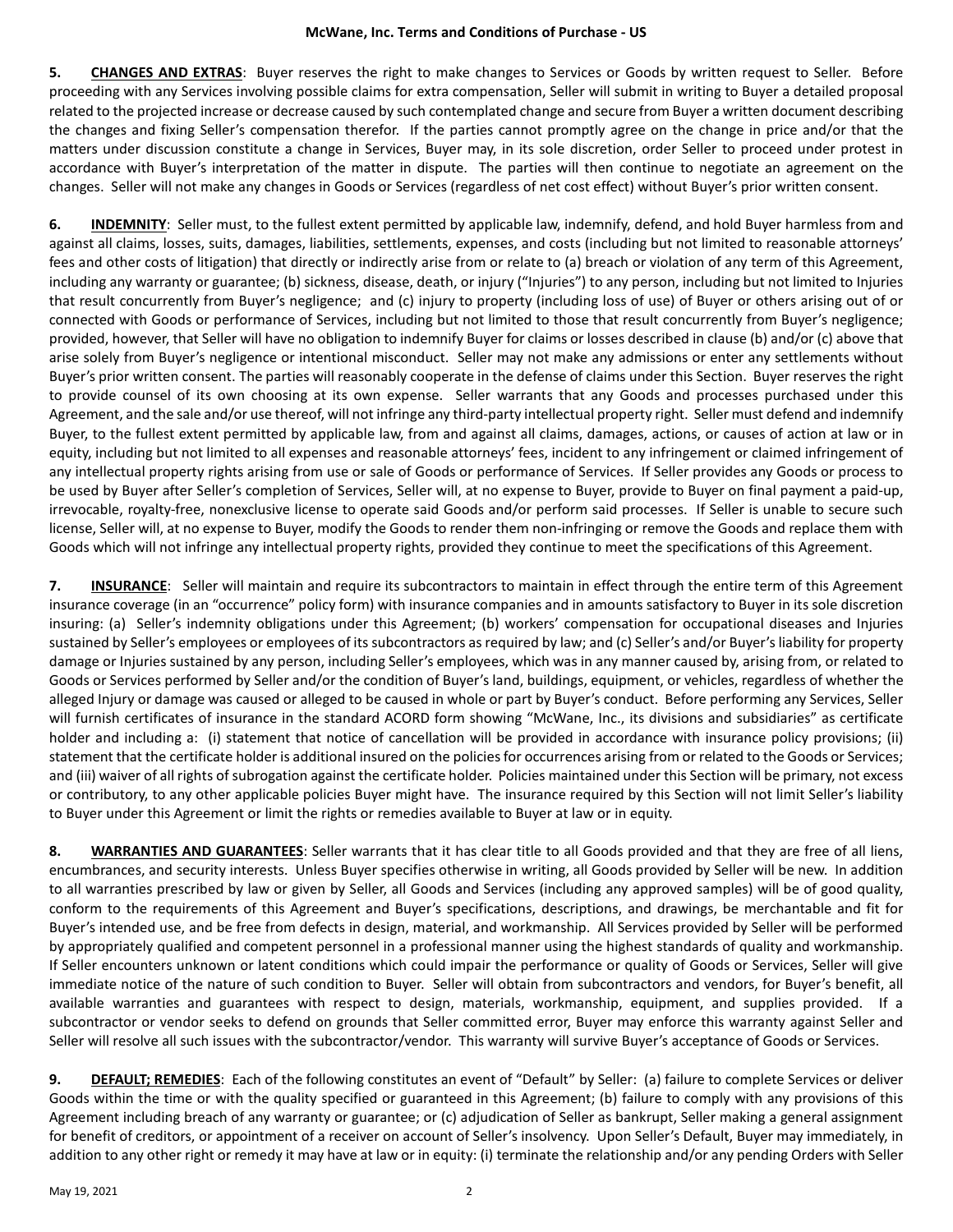## **McWane, Inc. Terms and Conditions of Purchase - US**

and obtain a return of all money already paid to Seller for Goods and Services not yet provided, or, at its sole option and without liability to Seller, suspend Services or delivery of Goods and/or exclude Seller from Buyer's premises until Seller provides satisfactory evidence that such Default has been cured; (ii) take possession of any of Buyer's samples and materials held by Seller; (iii) finish Services or correct any non-conformity at Seller's expense by whatever method Buyer deems expedient; (iv) reject, repair, or replace non-conforming Goods or Services or procure same or similar Goods or Services from another source, in which case Seller will be liable to Buyer for any additional costs or expenses incurred by Buyer; or (v) require Seller to correct or cure any non-conformity at Seller's expense. Seller agrees to cooperate with Buyer in any way reasonably required to complete Services or purchase replacement Goods. In such case, Buyer will pay for that portion of Services previously completed by Seller, subject to the terms and provisions above. In addition to its other remedies, Buyer will have a right of set-off and may withhold from time to time out of monies due Seller, amounts sufficient to fully compensate Buyer for any loss or damage resulting from any Default or breach by Seller. As an alternative, Buyer may, in its sole discretion, extend the delivery or completion schedule or waive any deficiencies in performance; provided, however, that no such waivers or extensions will be binding unless in writing and signed by Buyer's authorized representative. Buyer will have the right at any time to require adequate assurances of Seller's performance. In any action or proceeding between the parties, the prevailing party will be entitled to recover all its reasonable attorneys' fees, expenses, and other costs of litigation.

**10. LIENS**: Subject to Buyer's payment as provided in this Agreement, Seller will pay, satisfy, and discharge all mechanics', suppliers', materialmen's, and other liens, and all claims, obligations, and liabilities which may be asserted against Buyer or its property by reason, or as a result, of Seller's acts or omissions in providing Goods or performance of Services governed or controlled by this Agreement.

**11. LABOR RELATIONS**: Seller will promptly make all reasonable efforts to prevent or resolve any strikes or other labor disputes among its employees or employees of its subcontractors. If a labor dispute occurs, Seller will take all reasonable actions to minimize any disruption of performance of Services. Seller will immediately advise Buyer in writing of any possible labor dispute which may affect performance of Services.

**12. COMPLIANCE WITH LAWS**: In the performance of this Agreement, Seller will comply with all applicable federal, state, and local laws, codes, regulations, and ordinances, including but not limited to all applicable: (a) environmental laws; (b) international trade laws, including but not limited to laws and regulations regarding export controls, economic sanctions, trade embargoes, anti-boycott restrictions, and anti-corruption laws, including but not limited to the U.S. Foreign Corrupt Practices Act (as amended), the United Kingdom Bribery Act, and the conflicts minerals provisions of the U.S. Dodd-Frank Wall Street Reform and Consumer Protection Act; (c) laws and regulations addressing human trafficking and slavery; and (d) equal employment opportunity laws, regulations, and requirements, including those set forth in Executive Order 11246, the Rehabilitation Act of 1973, as amended, and the Vietnam Era Veterans Readjustment Assistance Act of 1974, as amended, and regulations issued thereunder, and laws prohibiting discrimination against any person because of veteran status, disability, race, creed, color, national origin, religion, age, or sex in any term or condition of employment, which are incorporated herein by this reference. **Specifically, Seller and its subcontractors and vendors will abide by the requirements of 41 C.F.R. §§ 60-1.4(a), 60-300.5(a) and 60-741.5(a). These regulations prohibit discrimination against qualified individuals based on their status as protected veterans or individuals with disabilities and prohibit discrimination against all individuals based on their race, color, religion, sex, or national origin, and require that covered prime contractors, and subcontractors take affirmative action to employ and advance in employment individuals without regard to race, color, religion, sex, national origin, protected veteran status, or disability**. Seller will take reasonable measures to ensure that those who supply components or materials incorporated into Goods supplied to Buyer also comply with such laws and regulations. Seller will obtain, at its sole expense, all necessary permits and licenses before beginning Services and make copies of all such permits and licenses available to Buyer upon request. If Services involve or require Seller to transport or dispose of any material or waste, before beginning Services, Seller will provide Buyer with copies of all applicable or required permits and licenses and notify Buyer in writing of the final and any interim destination of material or waste, including in such notice verification that the place of disposal is validly authorized and permitted to accept the material or waste.

**13. CONTROLLING LAW; CONSENT TO VENUE; DISPUTE RESOLUTION**: This Agreement and all rights and obligations hereunder will be governed by and construed in accordance with the laws of the State of Delaware, without regard to its conflicts of law provisions. The United Nations Convention on Contracts for the International Sale of Goods will not apply to this Agreement. All disputes, claims, and controversies ("Disputes") between the parties arising out of or relating to this Agreement, including but not limited to Disputes based on or arising from an alleged tort, will be resolved by binding arbitration in accordance with the Delaware Rapid Arbitration Act ("DRAA"). Disputes will be arbitrated in Wilmington, Delaware. The parties will select arbitrators in accordance with the DRAA. The parties may mutually agree on the rules governing such arbitration, provided that such rules, and any additional or different rules, are consistent with the DRAA. Defenses based on statutes of limitation and similar doctrines will be applicable in any such proceeding, and commencement of an arbitration proceeding under this Agreement will be deemed commencement of an action for such purposes. No Dispute will be arbitrated as a class action, representative, or general public action, collective action, private attorney-general action, or otherwise be joined with claims of any other person ("Collective Proceedings"). If (A) this limitation on Collective Proceedings is held by an arbitrator or court of competent jurisdiction to be unenforceable or interpreted to not prevent a Collective Proceeding, and/or (B)